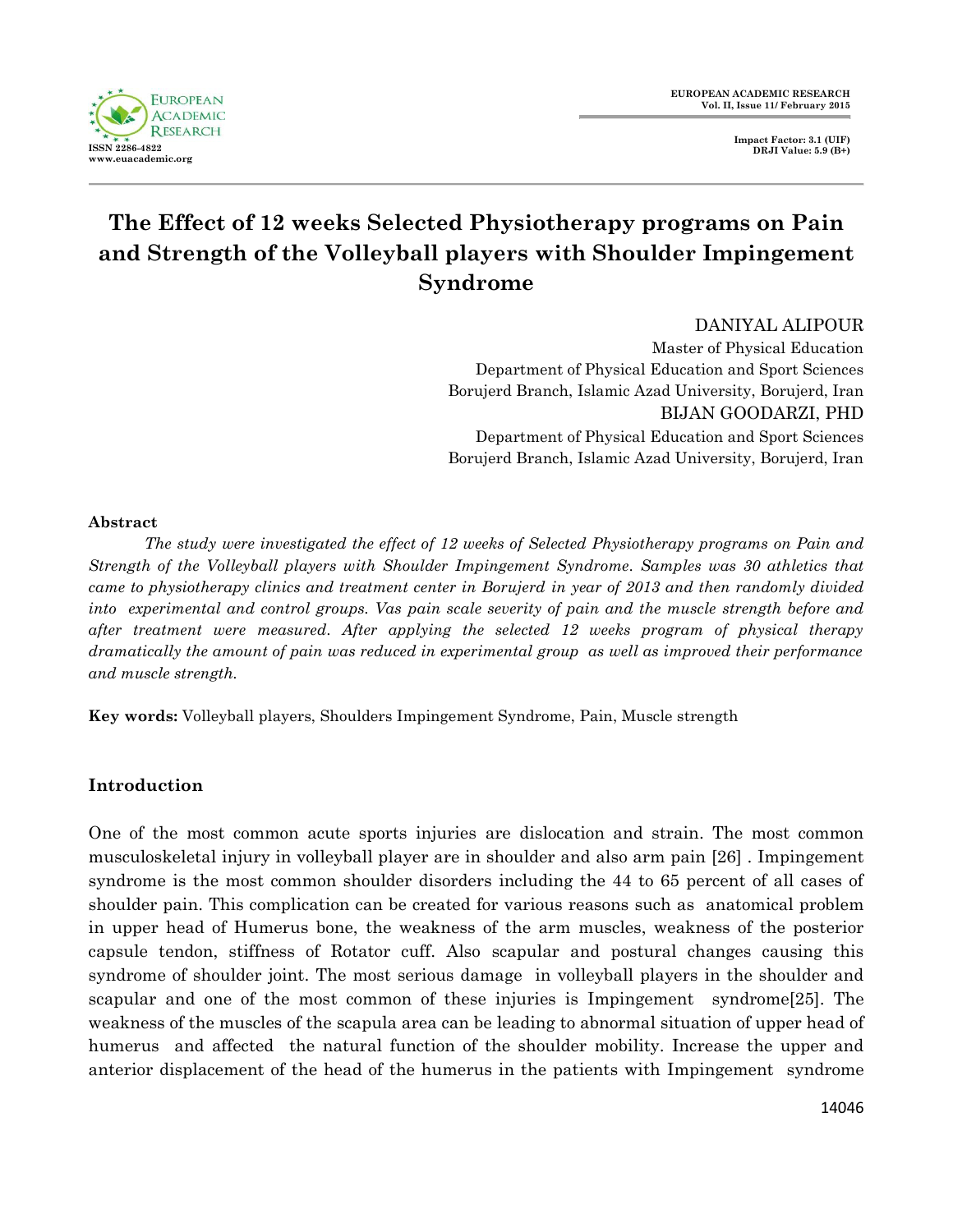has been shown by few research [27]. also the weakness or fatigue in deltoid and Rotator cuff muscle can be increasing upper displacement of the head of the humerus when the arm comes up to the top of the scapula bone and rotated towards the posterior tilt and outside. Due to the important role of the shoulder muscles in creating and controlling the movements of the shoulder muscle, any dysfunction can move the scapula, humerus, and clavicle and causes to change or modify the Kinematic factors. Impingement syndrome also has been reported in people with agonist and antagonist muscle imbalance between the glenohumeral joint and Scapulothoracic causing damage to the shoulder joint and make the Impingement syndrome. When the soft tissues including long head tendons of biceps, Supraspinatus and acromion, between the head and the front part of the arm were compressed, Impingement syndrome could be created [30]. In General, this syndrome is a disorder in the sub acromion space of shoulders. When for any reason the sub acromion space reduced and the soft tissue put pressure on the area, suffered by inflammation and tendonitis and gradually tear rotator cuff and the long head tendon of the biceps muscle and bursitis [13] . Tyler (2005) in a study about the power of the shoulder with the aid of patients with Impingement syndrome showed that these patients despite having a degree of natural muscle weakness of external Rotator in substantially when hand-held dynamometer test [28]. Kamkar (1993) believes that the changes in biomechanical evaluation of normal and abnormal shoulder griddle muscle function can be an important factor in creating stability arms [25] . Relaxation to control pain and reduce inflammation by ice, massage and other types of hand treatment can be used. Motion therapy with the patient's mobility limitation problem, failing or weakness and disability in muscles and apply therapeutic techniques and isometric exercises and resistance may be used to improve the Impingement syndrome.

#### **Materials and methods**

Present study try to find effect of 12 weeks Selected Physiotherapy programs on pain and strength in the shoulder impingement syndrome in volleyball players .the research method was quasi-experimental study with pre and post test. Statistical society was 250 male and female with shoulder problem which have documents and referred in physical therapy clinic and medical centers in the city of borujerd.

Due to the limitation of the statistical community we refer to the location of the most important teams in various age categories and youth volleyball teens, so all male and female in the last 2 years were faced with shoulder Impingement syndrome and try to start treatment in physical therapy and clinics centers were marked by the interviewed face to face. finally overall number of 30 people was selected and then randomly divided into two experimental groups of  $(n=15)$  and control group  $(n=15)$ . experimental group contain females 26/7%, and male 73/3% in the age category 20-17 years and the second group (control group) 33.3% female and 66/7% male and in the range of 20-17 years. the selected physical therapy program during the 12 weeks apply with experimental group and each week with 3 sessions exercise and for 45 min per session. pre test in first season and post test in last session were collected. data collected then analyzed for the purpose of research results. MRI photos for detection of diagnosis items such as the angle or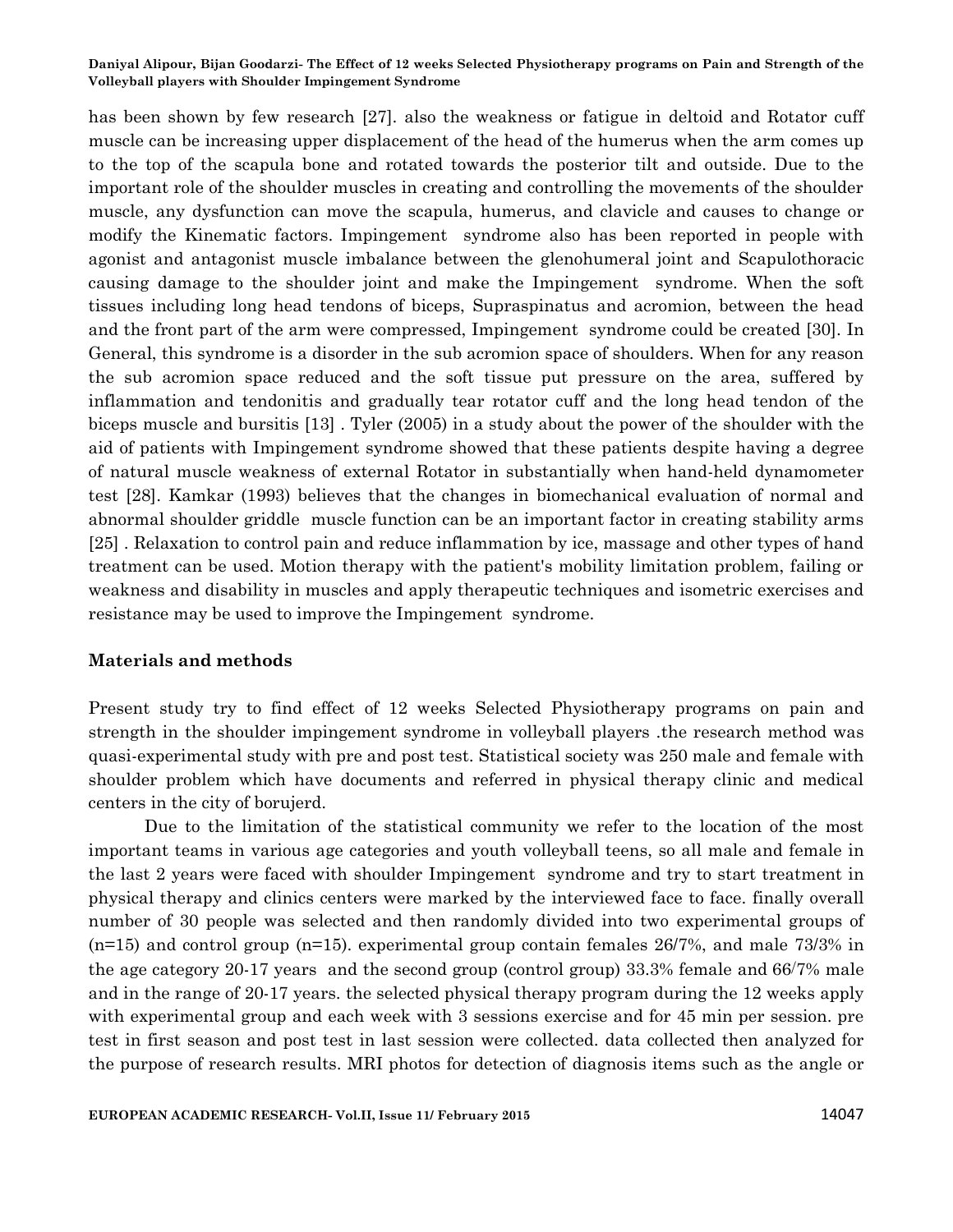painful arc was collected. statistical data pain was based on a questionnaire the Vas scale (visual Analogue scale) . the amount of pain from 1 to 10 in subjects was as follow:

The range of 1-3. Mild pain, 4-6 moderate pain, and the range of 7-10 was severe pain. And for measure the muscle power the weight was used. So that the power of the muscles of the shoulder joint by 3 kg weights was measured in terms as follows.

Grade 5: the patient weights up a 3 kg with the full range.

Grade 4: patient weights up a 3 kg to half of the range (90 degrees).

Grade 3: the patient only without weights raise hands with the full range.

Grade 2: the patient without weights raise hands with half of the range.

Grade 1: the patient just feel a contraction without the ability to move hands.

Grade 0: there was not contractile and sensory in the hands of the patient .

To test the hypothesis Kruskal Wallis test (k.c.) and analysis of variance (f) was used. Statistical research data based on independent variables and dependent variables were analyzed using Spss software and output was obtained through the above test results and analysis of the leasing has been presents.

Distribution test in pain:

# **Results and findings**

| Variable pain           | $1-3$ | $4-6$ | $7 - 10$ |
|-------------------------|-------|-------|----------|
| Pre Test                | 13    | 40.3  | 46       |
| Post Test               | 53.3  | 46.7  | $\Omega$ |
| <b>Control Pre Test</b> | 13.3  | 33.3  | 53.3     |
| Control Post Test       | 27    |       | 33       |

## Distribution in muscle strength test:

| Muscle<br>strength   | Feel<br>muscle<br>contractions | Move<br>a<br>until<br>muscle<br>the middle | Full<br>motion<br>without<br>muscle<br>weights | Half<br>motion,<br>muscle<br>strength | Full<br>motion,<br>muscle<br>strength |
|----------------------|--------------------------------|--------------------------------------------|------------------------------------------------|---------------------------------------|---------------------------------------|
| Pre Test             | 0                              | 47                                         | 40                                             | 13                                    |                                       |
| Post Test            | $\Omega$                       | 13                                         | 20                                             | 47                                    | 20                                    |
| Control<br>Pre Test  | $\theta$                       | 13.3                                       | 20                                             | 46.7                                  | 20                                    |
| Control<br>Post Test | $\theta$                       | 7                                          | v                                              | 33                                    | 60                                    |

The test results were indicated that a significant difference in feeling pain between pre to post test in two groups  $(p \le 0.05)$ .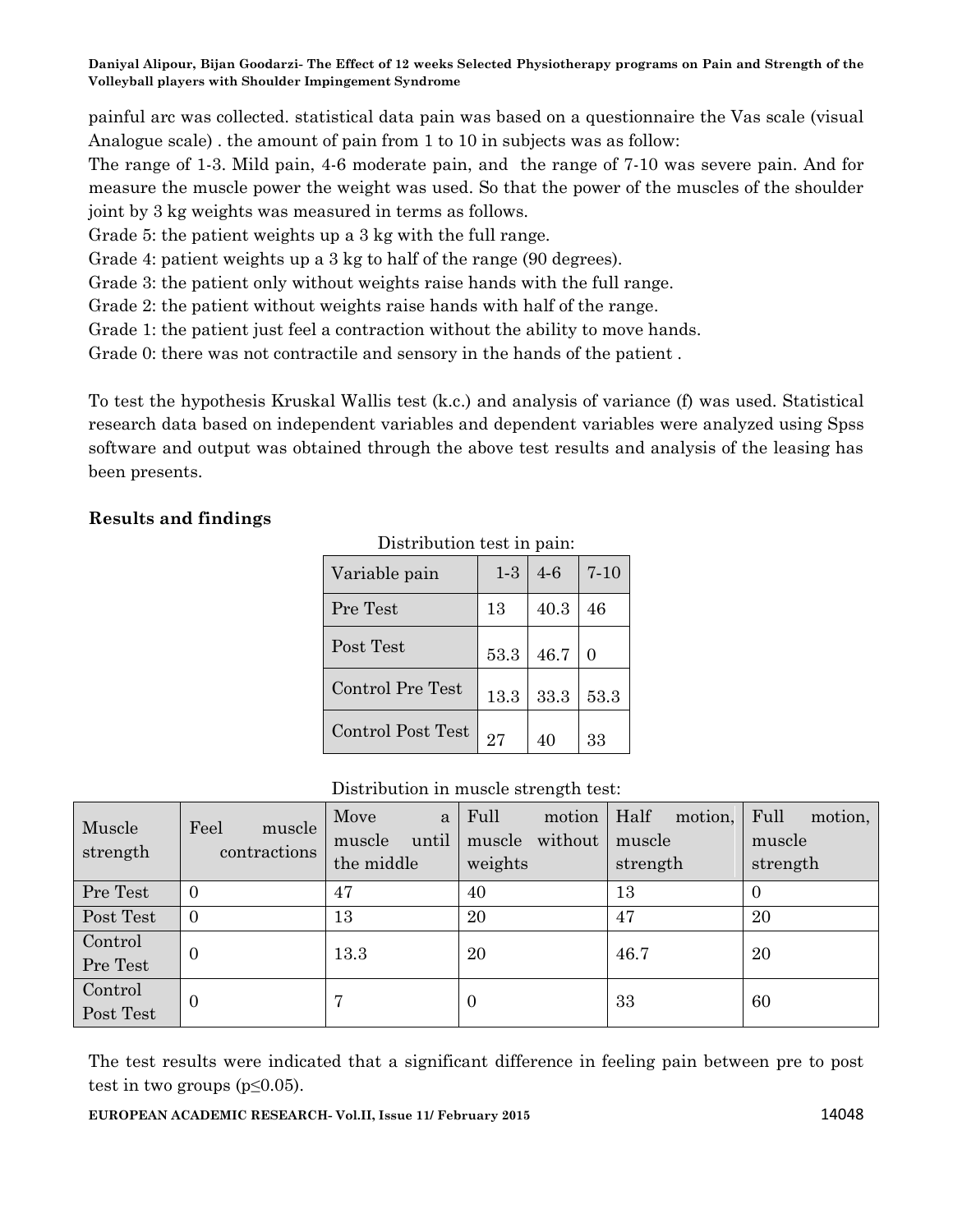Also The results of the analysis of variance test indicates that the average difference between the amount of muscle strength athletes with the condition had a significant difference in the investigation So 12 weeks of physical therapy on muscle strength in patients with shoulder impingement syndrome was effective  $(p \le 0.05)$ .

# **Discussion and conclusions**

According to results we conclude that the 12-week selected physiotherapy program affects pain and strength in volleyball players with shoulder impingement syndrome. According to the research revolves around the issue of Salamat (1387) argues Following the exercise of voluntary muscle activity increases with decreasing pain and this kind of exercise in patients with shoulder Impingement syndrome can be effective [10] . Noorbakhsh (1388) believes that the selected treatment program of physiotherapy and massage therapy to reduce pain and increase range of motion and stretching exercises effective professional athletes. Nodehi Moghadam (1389) in their research concluded that patients with shoulder impingement syndrome in the shoulder muscles are less than healthy. Alibakhshi (1389) in their investigation concluded that combination therapy better therapeutic effects of an increasing range of motion, especially the rotator cuff and in supraspainatus muscles. Lorax (1994) with respect to internal and external rotator muscle strength in the lower impingement syndrome patients from healthy individuals. Lyntl et al (2001) concluded that the combination of flexibility exercises, PNF and cryotherapy would be more efficient to increase the flexibility of the tension. Herbert (2001) believes that massage therapy as a backup in movement therapy and exercise therapy for the management of musculoskeletal pain muscle. Taylor (2005) suggests that patients with shoulder impingement syndrome despite having a degree of external rotator muscle strength considerably in their natural weakness. Rupsil et al. (2000) in their investigation concluded that ultrasound diagnostic tool with high precision, safe and affordable, dynamic, and conservative treatment after 2 months, resulting in improved strength patient.

## **Resources**

- 1. Harandi Alami, Guy. Orthopedic principles and broken assortment. 6th printing ، blaze thought,
- 2. Nazareth, Nasrin. Physical therapy in orthopedic lesions. First printing ، 1389 morning bliss.
- 3. Bazrkar, Ibrahim. The principles of physical therapy, 1388
- 4. Aslani Hamid Reza, chiropractor (scientific site), 1388
- 5. Daghaghzadeh, orthopedic specialist and chiropractor, physical therapy, science site collection 1390
- 6. sharifi orthopedic specialist and a chiropractor, Razavi, Tehran, 1391
- 7. Abedi far Homa, women's Sports Medicine Board Vice Chairman of Tehran province, 1392
- 8. Faramarzi Ali, physiotherapist, borujerd County medical clinic, Avicenna September 1393
- 9. sport and recreation website of NRI

**EUROPEAN ACADEMIC RESEARCH- Vol.II, Issue 11/ February 2015** 14049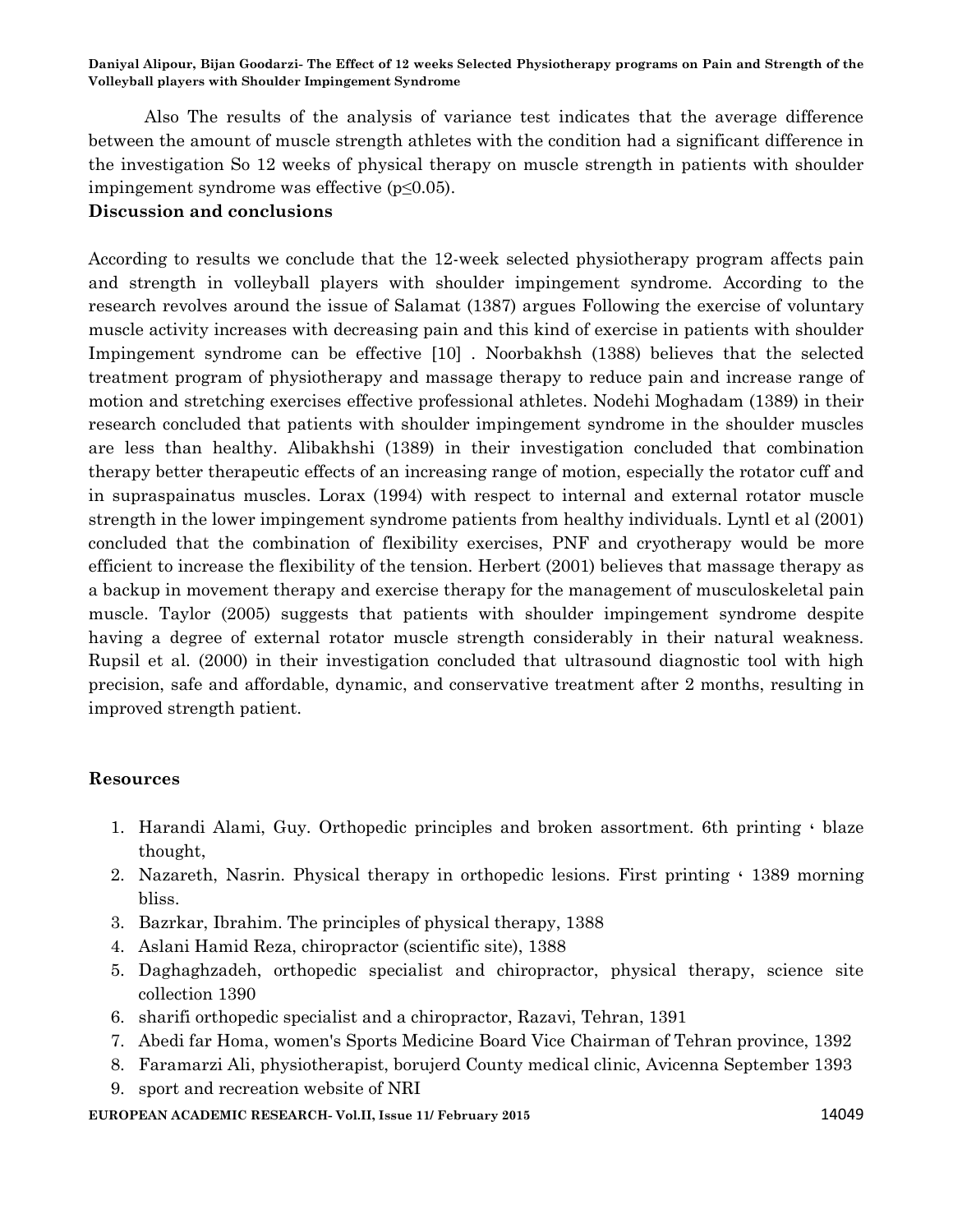- 10. health, Sarah, comparative study of two methods of tmerini based on the viewpoint of functional point of view on the severity of the pain with the current and maximum muscle activity in patients with giraftadgi syndrome, shoulder, Journal of medical sciences, Ahwaz, fall 2008; 7 (3 (number 58)): 331-336.
- 11. farahani, m., trans. rehabilitation techniques in sports medicine, sravad publishing, 1st Edition, ISBN: 0-01-7273-964, 1390
- 12. Gohar pey, the Falcon. Karim Nya, Mary. Noorani, somayeh. Physical therapy shoulder set. Publishing Kardegar. ISBN 4-75-7376-964-978, 1384
- 13. Mohseni, holaku curls. Tayebi, Abdollah. Kinesiology musculoskeletal systems Donald Newman. Sets of reeds. Publishing praise of existence, 1388.
- 14. set the exercise therapy www.tebyan.net
- 15. the center of Iranian medical engineering technical articles www.medicblog.blogfa.com, 1388
- 16. the source file: http://tivan.persiangig.com
- 17. source text: http://pt-shokoofeh.com
- 18. Nazareth, Nasrin. Physiotherapy in orthopedic complications. Printing, morning bliss, ISBN 4-7-93408-
- 19. Nourbakhsh, Taqi. worthy of Azar, m.. translation of: physical examination of the spine and extremities. First Edition. ethics publications, 1391
- 20. old Shahriar hasehmi birth Phatologic, translation: the interpretation of pain ". Cyril McBride" and "Robert Black La." second printing. the publication of knowledge today, 1390
- 21. a special smart, m. Medical English-English Dictionary (Vol2). The illustrated dictionary dorland. Publishing the word, 1389
- 22. Yassin, Marzieh. Amir Ahmadi, musculoskeletal physiotherapy in common waste.. vol.1. KOSAR literatures, published spring 2009 publication.
- 23. Darlene Hertling and Randolph M.Kessler.Management of Common Musculoskeletal Disorders.Third Edition.2009
- 24. John Crawford Adams and David L.Hamblen.Outline of Orthopaedics.Twelfth Edition.2006.
- 25. Kamkar A, Irrgang JJ, whitney SL. Nonoperative management of secondary shoulder impingement syndrome J. orthop sponts phys Ther, 1993 may; 17(5): 212 - 224
- 26. Lewis JS, Green AS, Dekel S. The etiology of sobacromial impingement syndrome. Physiotherapy 2001, sep; 87 (9): 458 – 69.
- 27. Pagnani my warren RF, stabilizers of the glenumeral joint J shoulder Elbow surg 1994: 3: 173 – 19.
- 28. Tyler TF , Nahow RC, Nicholas SJ, McHughMP Quantifying shoulder rotation weakness in patients with shoulder impingement J shoulder Elbow surg, 2005, Nov – Dec; 14 (6) : 570 – 574.
- 29. William E.Prentice.Rehabilitation technique in sports medicine. 1999
- 30. Wuelker N, Kore M, Thren K. Dynamic glenohumeral joint stability. Jshoulder Elbow surg , 1998.
- 31. www.medicinenet.com/rotator\_cuff/article.htm

**EUROPEAN ACADEMIC RESEARCH- Vol.II, Issue 11/ February 2015** 14050